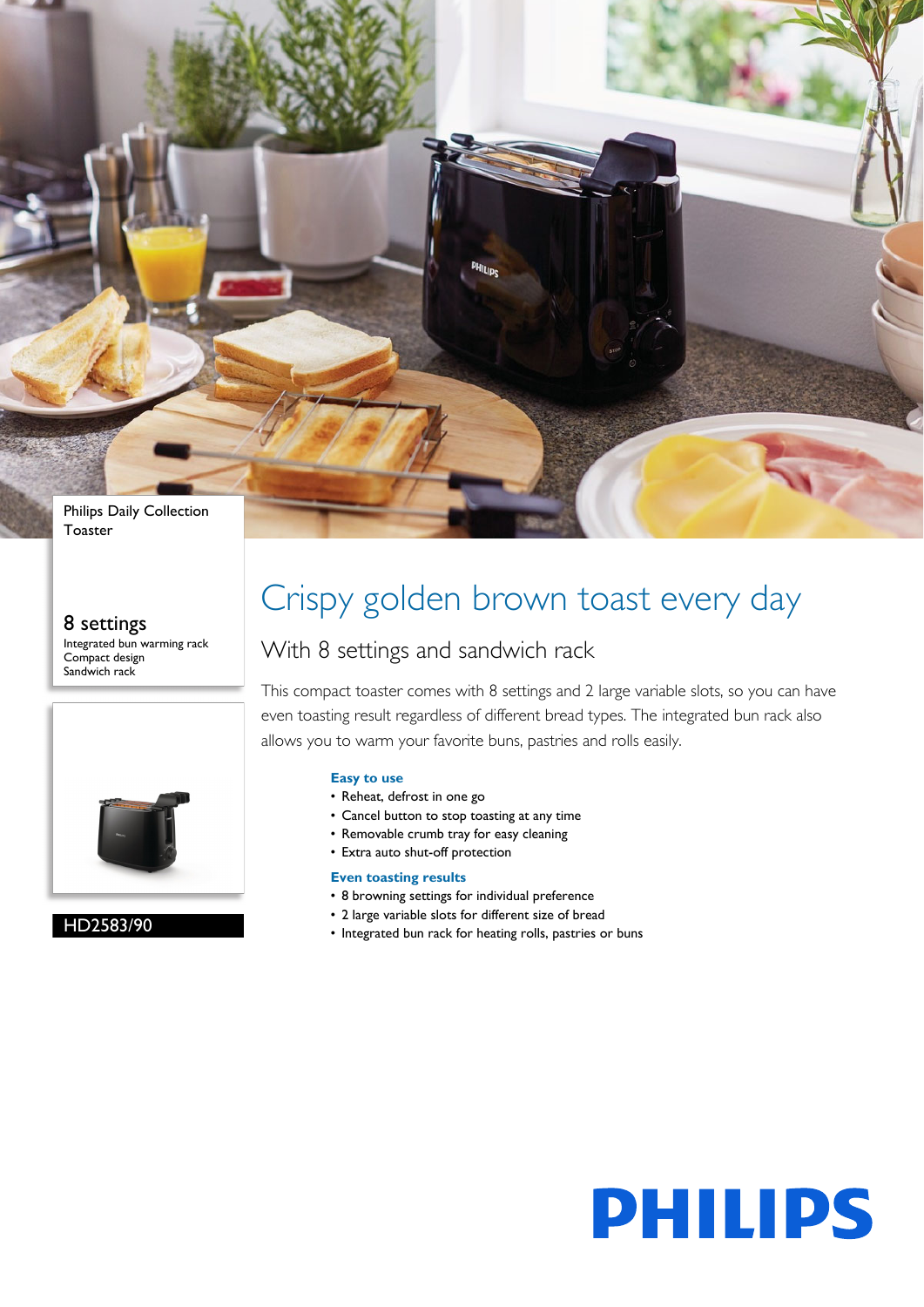HD2583/90

## **Highlights**

#### **8 browning settings**



8 settings allow you to toast different types of bread without the risk of getting it burnt. Adjust the browning setting to your preference and get your toast the way you want it.

**2 large variable slots**



2 large variable slots for different size of bread. The bread is kept in the center for even browning results on both sides, thanks to the self-centering feature.

**Integrated bun rack**



Integrated bun rack to warm your favorite buns, pastries and rolls easily.

#### **Reheat, defrost in one go**



The reheat function warms toast in seconds, and the defrost function helps to toast frozen bread in one go.

**Stop anytime**



Stop at any moment you like by pressing the stop button.

#### **Removable crumb tray**



Easy to clean thanks to the removable crumb tray.

#### **Extra auto shut-off protection**



Extra auto-off protection protects the product against short circuit.